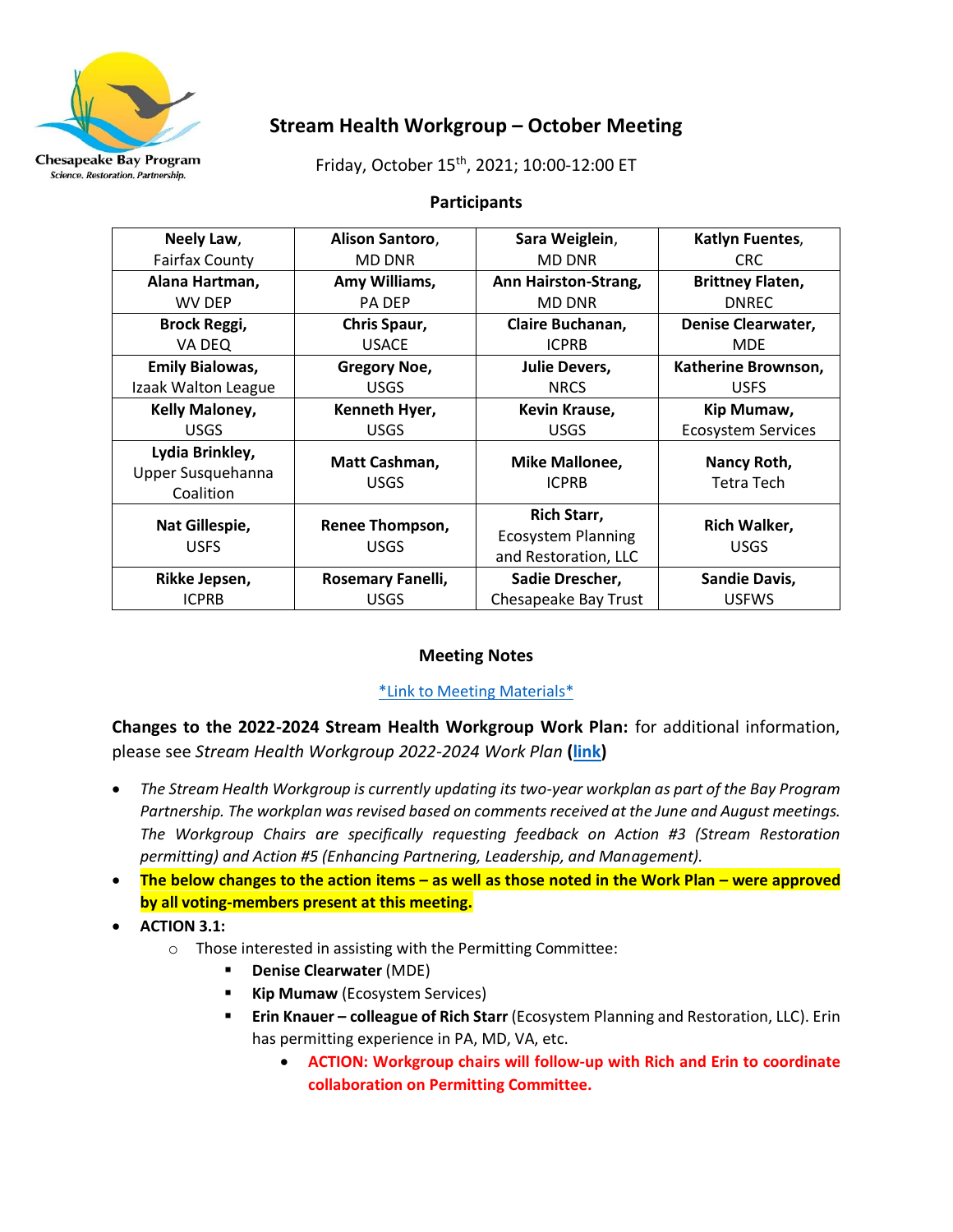- o **ACTION: Brock Reggi is no longer involved with permitting, but will contact workgroup chairs with colleague recommendations.**
- o **ACTION: Chris Spaur will contact regulatory personnel in Baltimore and Norfolk to inquire if any would be willing to participate in the permitting committee and will forward any information to the workgroup chairs.**
- o **If you would like to be involved with the permitting committee, please contact the workgroup chairs.**

## • **ACTION 3.2:**

- o **Renee Thompson:** Tuanna Phillips (former Diversity Workgroup Coordinator) drafted a twopage DEIJ Guidance on Action Plans document. One of the recommendations was to develop a one-page plain-language summary that could assist in communicating with those communities. It may be beneficial to create a one-page document on stream health and communities, written specifically for the targeted audience (can collaborate on this document with Rachel Felver/the Communications Team).
	- **EXECTION: Renee will send this document to the workgroup chairs.**
- o **Emily Bialowas:** The Chesapeake Monitoring Cooperative just started a new 6-year grant with the CBP with a goal of engaging with underserved communities in relation to stream health. Eventually, there will be a survey to engage with these communities, to address these needs.
	- **Neely Law:** The workgroup may benefit from a future discussion on how the CMC identified these communities, so that both the CMC and Workgroup communications are in support of one another.
- o **Sadie Drescher:** CBT has started asking the question "how have you been engaged with underserved communities?" in grant programs, and some programs (e.g., Montgomery County Department of Protection – EPA Region 3) have identified the use of mapping tools.
- o **Kip Mumaw:** Perhaps the first step would be to send a survey to those participating in different workgroups, to ask what sort of feedback that they are receiving from underserved communities in their various DEIJ-related projects.
	- **Sadie Drescher:** Rather than initially sending out a survey to the other workgroups, I suggest asking those within the Stream Health workgroup: what are you and your organizations doing on this topic?
	- **EXECT And The Indeed Step Set 10 and 10 and 10 and 10 and 10 and 10 and 10 and 10 and 10 and 10 and 10 and 10 and 10 and 10 and 10 and 10 and 10 and 10 and 10 and 10 and 10 and 10 and 10 and 10 and 10 and 10 and 10 and 10** communities (local government efforts, etc.).
	- **EXECT ADIDERTY IN NOTE 10 IN STARK IN NOTE 10 INCROOF ADIDED INCROOF INCROOF INCROOF INCROOF INCROOF INCROOF INCROOF INCROOF <b>NOTE** Other organizations to talk to us about these issues as they relate to stream health.
- o **Nat Gillespie**: The US Forest Service is engaging more on DEIJ-related issues, and through the funding available from the Great American Outdoors Act, have begun ranking projects to fund based on their identification of socially vulnerable communities. This national dataset is now available for others to use.
- **ACTION 4.2:** Develop report and recommendations on the State of Science for Stream Restoration and impacts on stream health. → **this is a new action item** 
	- o The Stream Health Workgroup is moving ahead with a STAC Workshop proposal. Over the next month, the workgroup will be forming a planning committee, so additional information on this is forthcoming.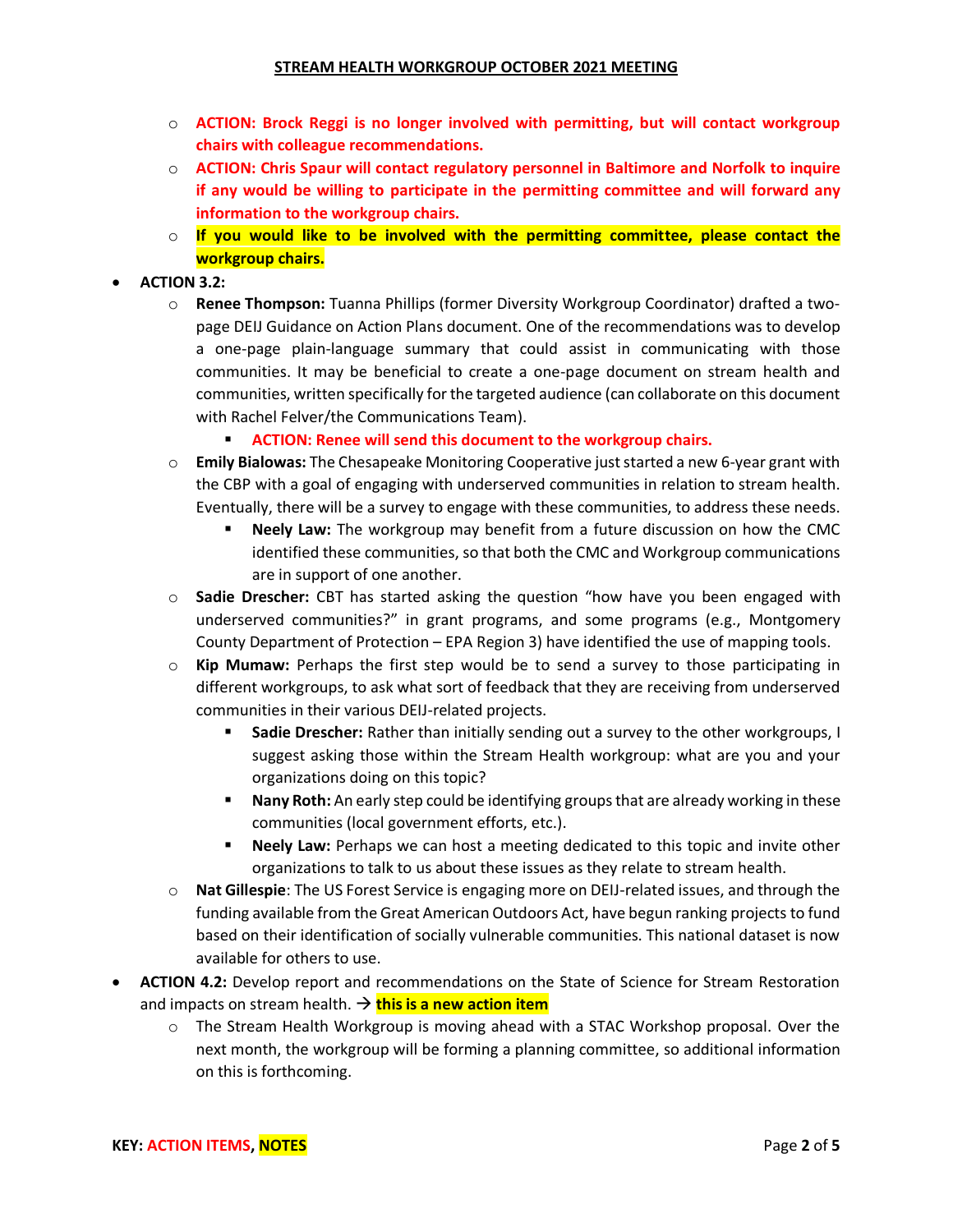#### **STREAM HEALTH WORKGROUP OCTOBER 2021 MEETING**

- $\circ$  There is interest from the Maryland Water Monitoring Committee, the Maryland Stream Restoration Association, and we are requesting a representative from the Forestry Workgroup.
- **ACTION 5.2:**
	- o Moving forward, workgroup members/interested parties who are involved with other workgroups, will share updates during the Stream Health Workgroup Meetings on any relevant projects/activities being done by said workgroups, to assure shared resources and information. Time for these updates will be a regular standing item on our Workgroup Meeting agendas starting in December of this year.
	- $\circ$  The following people will provide updates on various workgroups moving forward:
		- **Sandie Davis** (Fish Passage Workgroup)
		- **Renee Thompson** (Healthy Watersheds GIT)
		- **Kelly Maloney** and **Stephen Faulkner** (Fish Habitat Action Team)
		- **Greg Noa** and **Denise Clearwater** (Wetlands Workgroup)
		- **Lydia Brinkley** (Riparian Forest Buffer Workgroup)
- **Any additional "red-flag" edits to the workplan, must be sent to workgroup chairs Alison Santoro [\(alisona.santoro@maryland.gov\)](mailto:alisona.santoro@maryland.gov), Neely Law [\(neely.law@fairfaxcounty.gov\)](mailto:neely.law@fairfaxcounty.gov), Sara Weglein [\(sara.weglein@maryland.gov\)](mailto:sara.weglein@maryland.gov), and staffer Katlyn Fuentes [\(fuentesk@chesapeake.org\)](mailto:fuentesk@chesapeake.org) by COB 10/26.**

## **Assessing Physical Habitat & Geomorphology: Metrics, Status, & Trends**

- **PRESENTER**: Matthew Cashman (USGS)
- **AN IMPORTANT NOTE ON THE INFORMATION PROVIDED IN THE PRESENTATION:** *This information is preliminary and is subject to revision. It is being provided to meet the need for timely best science. The information is provided on the condition that neither the U.S. Geological Survey nor the U.S. Government shall be held liable for any damages resulting from the authorized or unauthorized use of the information.*
- **BACKGROUND:**
	- $\circ$  Sediment and habitat degradation are the number one cause of ecological impairment in the Chesapeake Watershed
	- o Preliminary results from an ongoing multiple-stressor literature review shows that physical habitat & geomorphology are important for determining biological outcomes
- **POTENTIAL METRICS:**
	- o Rapid Habitat Assessment Data (CBP DataHub): Standard protocols with familiar metrics that ranks metrics from "poor" to "optimal" on a numerical scale of 0-20.
	- o USGS Gage Analyses: Looks at long-term repeat data for trends (>100+ years). Examples of trend observations include: change in bed elevation, channel dimensions, deposition, and hydraulics.
	- o Lidar-derived Channel Dimensions w/FACET: Available where Lidar is.
- **HABITAT DATA:**
	- $\circ$  Multi-jurisdictional habitat data  $\rightarrow$  recent DataHub updates added data through 2018
	- o 24 total metrics, 10 most frequent.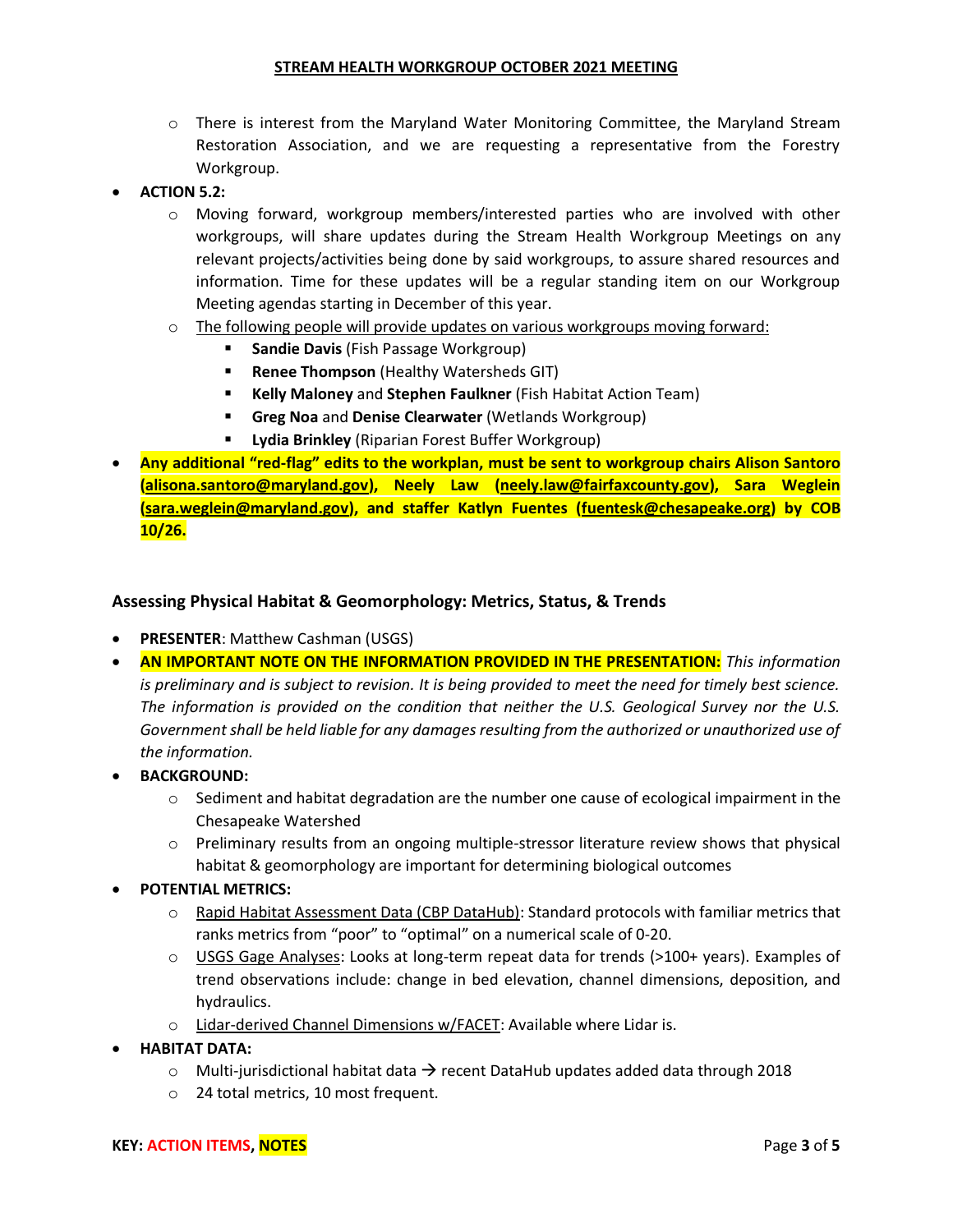#### **STREAM HEALTH WORKGROUP OCTOBER 2021 MEETING**

- o **PREDICTING HABITAT METRICS WATERSHED-WIDE** (analogous to Kelly Maloney's ChessieBiBi work)
	- Relating metrics to local and upstream landscape data
	- Producing:
		- *1.* Watershed-wide predictions for 2001 & 2016
		- *2.* Maps of spatially-explicit model uncertainty
		- *3.* Change due to land-use from 2001-2016

## • **USGS GAGE ANALYSES:**

- $\circ$  Leveraging routine USGS surface water gage data and field measurements to track:
	- Change in depth, bed elevation, width, channel area, near-channel deposition
	- Change in local hydraulics, flow energy, and normalized velocities
	- Change in channel-driven flood risk [\(Cashman et al. 2021\)](https://onlinelibrary.wiley.com/doi/10.1002/esp.5083)
- o Routine maintenance of USGS gages requires field measurements.
- $\circ$  We can track changes through time, derive other data, and examine trends.

## • **REGIONAL GAGE TRENDS:**

- o Working on trend method
- o Distilling plots to single trend
- o Several decision points:
	- What sites are most appropriate?
	- What metrics are most useful?
	- What time-windows of change?

## • **CONCLUSION:**

- o There are multiple ways to approach habitat and geomorphology metrics
- o Using multiple data sources:
	- Multi-jurisdictional rapid-habitat assessment data
	- USGS gage data
	- Others?
- o Calculating a variety of products, including current status and trends
- o Some trends may only manifest across decades or longer
- **COMMENTS:**
	- o **Neely Law:** are you using the same criteria for the predictive random forest model of a minimum of 3 data points per catchment? And are you working at the HUC 12 level?
		- **Matt:** I am working at the individual catchment, much smaller than the HUC 12, and not having 3 points per catchment. The predictive modeling is similar to that of Kelly Maloney's work.
	- o **Neely Law:** What is the time frame for this project?
		- **Matt:** Different components of this work are at slightly different time frames. The predictions for the watershed-wide maps of the various metrics (similar to the Chessie BiBi) are close to being completed. The trend analysis is further back – the methodology is being developed through the remainder of this fiscal year and will perhaps be looking at products this time next year.
- **For more information on topics discussed in this presentation, please contact Matt Cashman [\(mcashman@usgs.gov\)](mailto:mcashman@usgs.gov).**